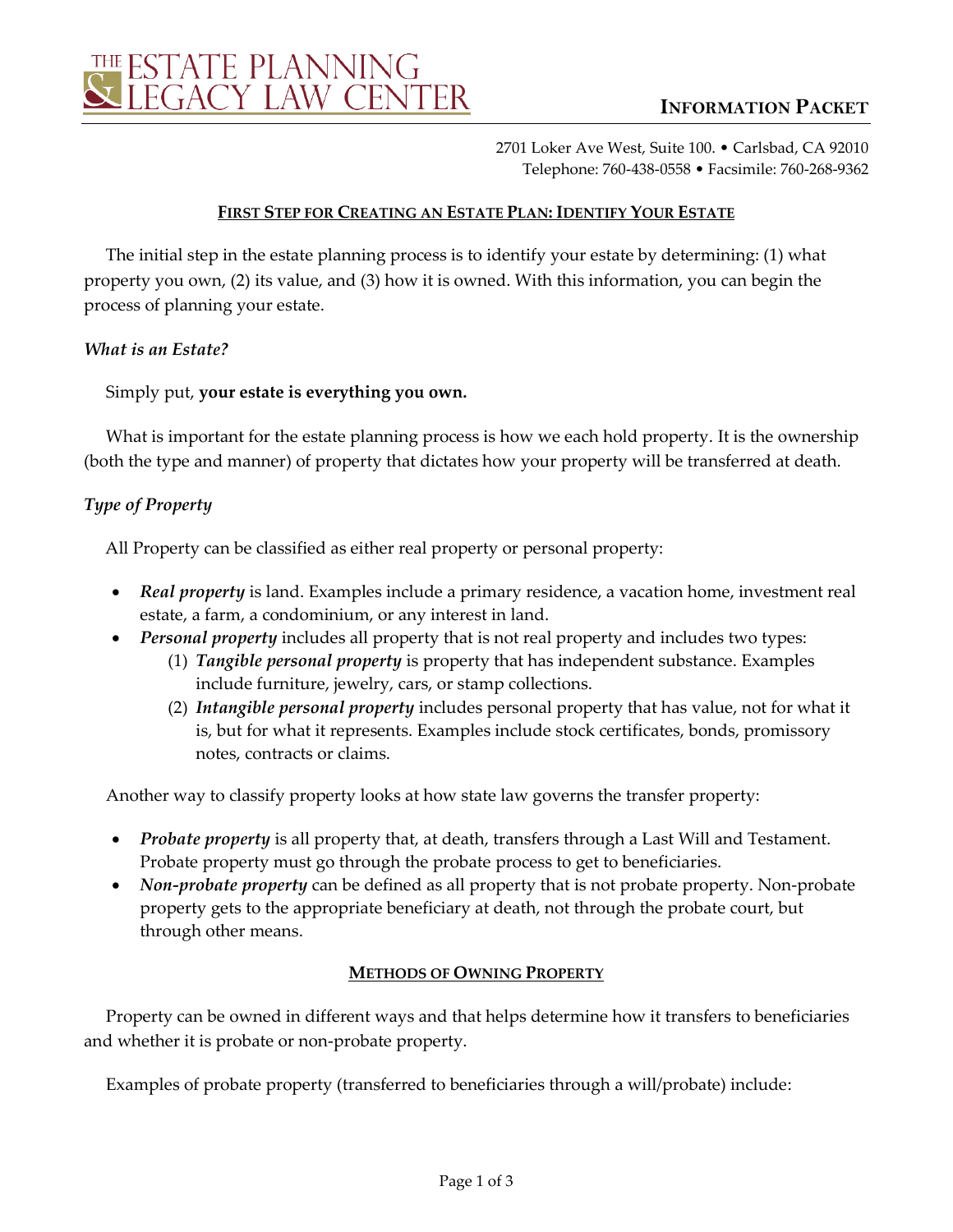

- *Individually Owned Property* (assets owned in the name of a single owner with no automatic transfer arrangements); or
- *Tenancy in Common Co-Ownership* (assets owned as tenants-in common with another).

There are several types of non-probate property:

- **Right of Survivorship Property** (assets owned with another where the surviving joint tenant automatically takes full ownership without going through probate).
- **Contractual Property.** Many types of property pass from one owner to another by virtue of a contractual provision, including:
	- o *Life Insurance***.** The Beneficiary of a life insurance policy receives the policy proceeds at death.
	- o *Retirement Accounts* with a Designated Beneficiary. The beneficiary named in an IRA gets the property at the death of the owner by virtue of the beneficiary designation. Governments dictate how (and when) some property is transferred, such as qualified retirement plans, which must pay benefits to a surviving spouse.
- **Revocable Trusts.** Revocable trusts are the final way that property can pass from one individual to another without going through probate. This is why revocable trusts are used as a preferred means of transferring property.

#### *Property with More Than One Owner*

There are different ways that people can hold ownership together. For real property, this is determined by language in the deed conveying title to the property. For tangible property, it depends on how the account or certificate is titled.

- *Tenancy in Common.* Tenants in common is the default way for two or more unmarried people to concurrently own real property. Each co-owner has an undivided interest in property. When one tenant in common co-owner dies, his interest does not pass automatically to the surviving co-owner. Rather, it is "probate property" and passes through the probate court under the terms of the Will.
- *Tenancy by Entireties.* This is a special method of joint ownership for spouses in which the surviving spouse automatically owns the entire interest in the property at the death of the first spouse.
- *Joint Tenancy with Right of Survivorship.* When two or more people hold title to property as joint tenants with right of survivorship, each co-owner has an undivided interest in the property. At the death of the first joint tenant, the surviving individual automatically takes full title to the property. Many banks define all joint accounts as being owned this way. With regard to real property, the instrument creating the joint tenancy must specify that each co-owner will own the property with right of survivorship.